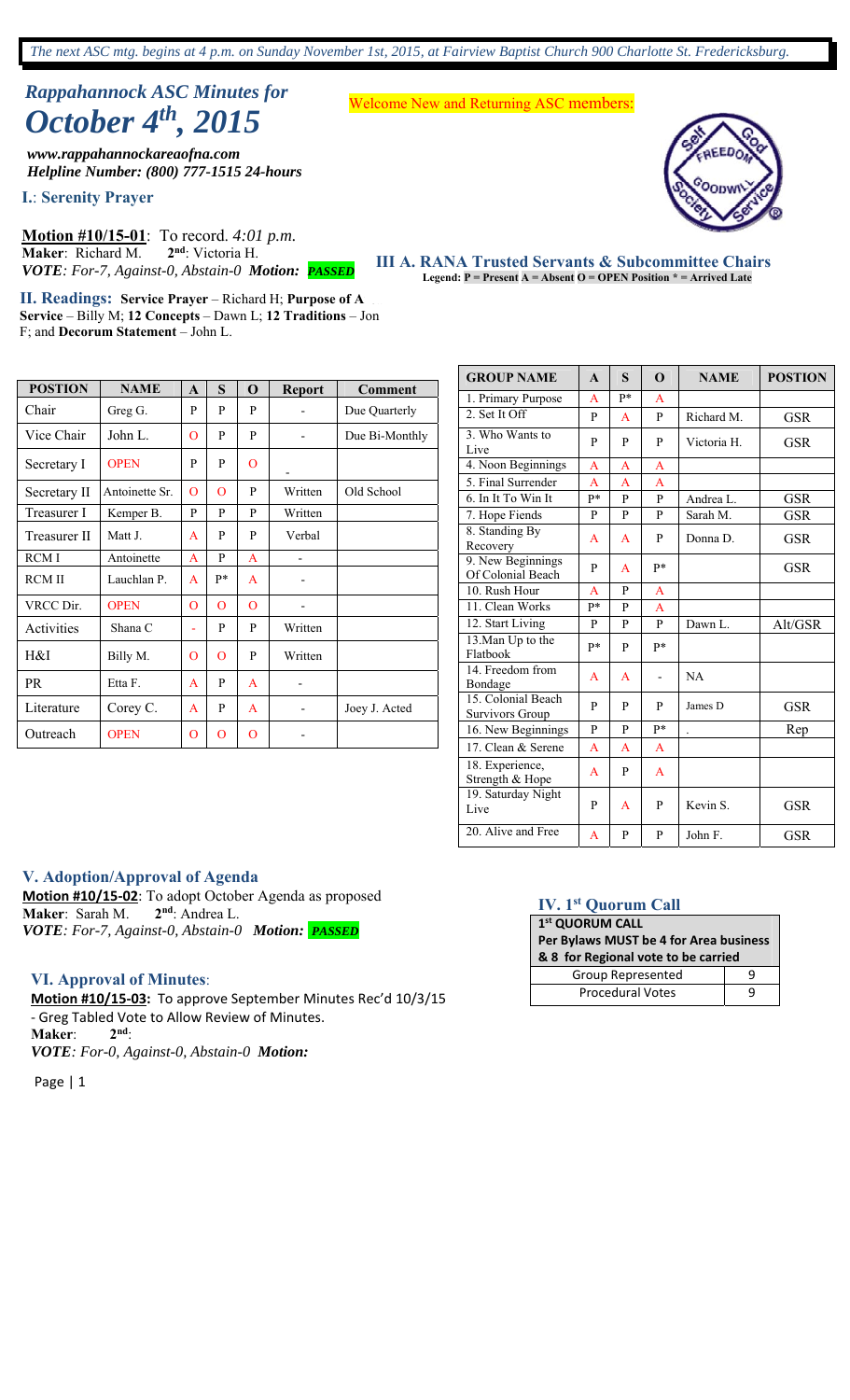# **VII.-XI. Administrative Reports**

#### **VII. Secretary Report I**: *Position Open* **Discussion: None**

**Secretary Report II**: Report given by Secretary II, Antoinette Sr. - \$187.84 remaining balance in annual budget; met with incumbent Secretary I, Kevin S. 9/9/15 to receive training; this is my first month of my one-year term; I received Administrative materials that were dropped off by incumbent. **No Discussion**

**VIII. Chair Report**: Greg G. stated that his report is due quarterly. Young Antoinette, RMM did not make \$40.00 October monthly repayment of stolen 7th Tradition money and that means she is \$200.00 behind in her payments. **No Discussion**

**IX. Vice Chair Report**: John L. stated that his report is due bi-monthly. **No Discussion**

#### **X. Treasurer Report**: Report given by Treasurer I, Kemper B

Thank you for allowing me to serve.

Our beginning balance as of the start of Last Month's ASC was \$2,671.12. Our expenses last month totaled \$1,008.28. The following checks were written:

| Check $#$ :  | Amount:  | To:         | For:             | Budget: | Receipt |
|--------------|----------|-------------|------------------|---------|---------|
| (Debit Card) | \$408.28 | <b>NAWS</b> | Literature Order | Yes     | No      |
| 1073         | \$600.00 | Shana C.    | Activities       | Yes     | No      |
|              |          |             |                  |         |         |
|              |          |             |                  |         |         |
|              |          |             |                  |         |         |

The Literature order was purchased directly from NA World Services via the RANA Bank Card on 9/23 in the amount of \$408.28. Corey C. was the shipping destination. She still has yet to forward me the order confirmation and Shipping information.

Our deposit from August's ASC was \$575.82. The income breakdown is on the following page and will be inserted into the minutes for this ASC.

Reminder that the dates for the Budget Meetings in October have been scheduled. They are the following:

Wednesday, October 7<sup>th</sup> at 6:30, Tuesday, October 13<sup>th</sup> at 6:30, Sunday, October 18<sup>th</sup> at noon, and Monday, October 26<sup>th</sup> @ 6:30. All meetings will be held at Wegmans. I will be moving and life will be hectic during this time, but will do everything in my power to be present and on time at these meetings. I hope to see some increased participation this year. After all, this is the GSR's Area, and they should play the major role in making the important decisions on next year's budget.

I did not receive a check from Antoinette B. in September. Her currently scheduled monthly payment of \$40.00 for October is due today. That leaves an overdue balance of \$200.00 as of this month to be current. (June – September 2015).

Our balance as of the start of today's ASC is \$2369.90.

In Loving Service, Kemper B. (**No Discussion**)

\*\*\*See Table Below\*\*\*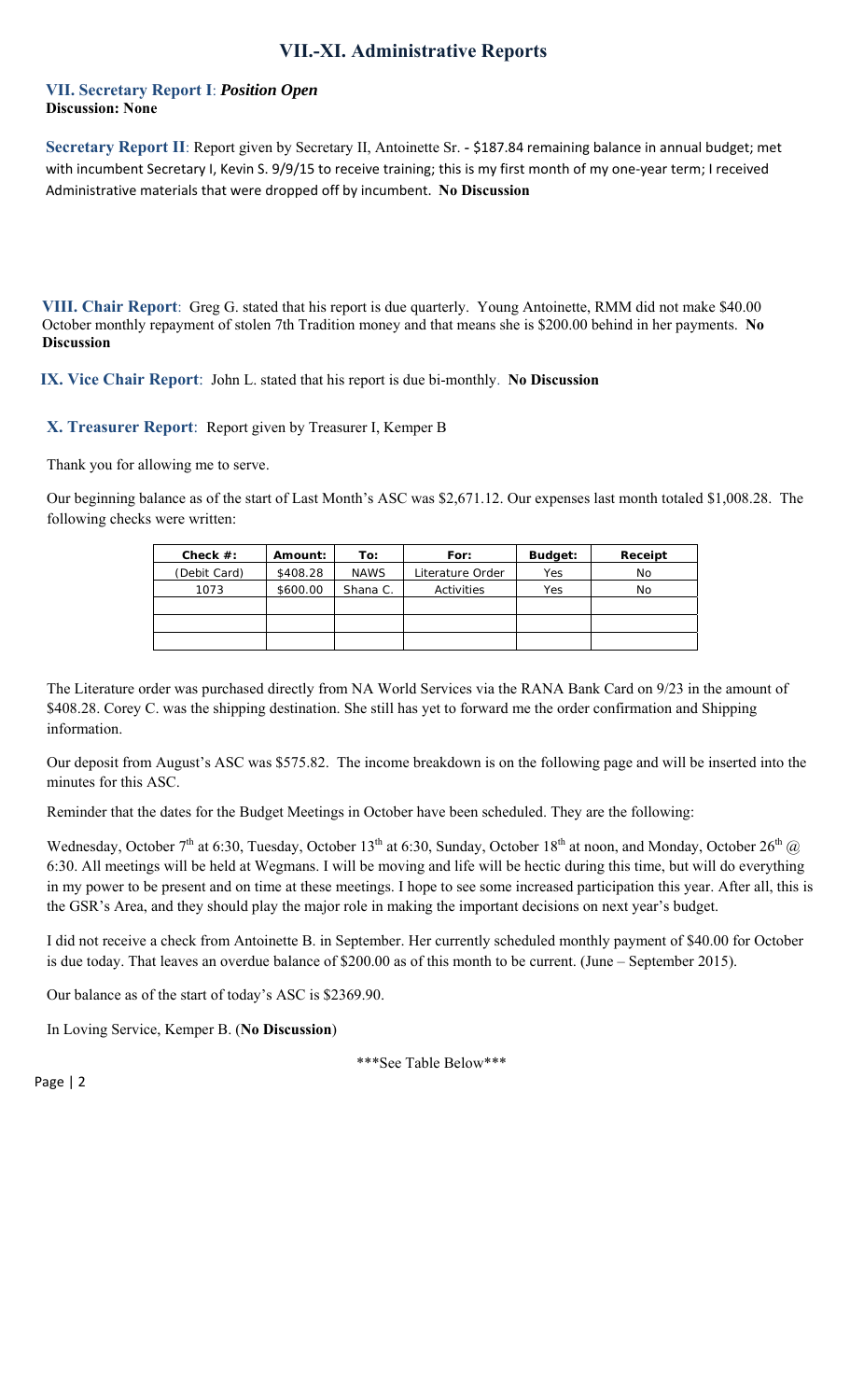|               |              | <b>Money Order Deposit Sheet</b> |                                 | September ASC 2015 |                          |          | <b>Grand Total:</b> |  | \$707.06 |  |
|---------------|--------------|----------------------------------|---------------------------------|--------------------|--------------------------|----------|---------------------|--|----------|--|
|               |              |                                  |                                 |                    |                          |          |                     |  |          |  |
|               |              | <b>Literature Orders</b>         |                                 |                    |                          |          |                     |  |          |  |
|               |              |                                  |                                 |                    |                          |          |                     |  |          |  |
| Money Order # | Amount       | Type                             | Group                           |                    |                          |          |                     |  |          |  |
| 23164581060   | \$41.50 USPS |                                  | <b>Start Living</b>             |                    |                          |          |                     |  |          |  |
| 17-233208653  |              | \$45.30 Western Union            | Clean Works                     |                    |                          |          |                     |  |          |  |
| 17-233208646  |              | \$13.10 Western Union            | Unknown                         |                    |                          |          |                     |  |          |  |
| 17-233208649  |              | \$64.00 Western Union            | Man Up to the Flatbook          |                    |                          |          |                     |  |          |  |
| 17-233208650  |              | \$54.00 Western Union            | Unknown                         |                    |                          |          |                     |  |          |  |
| 17-233208648  |              | \$3.00 Western Union             | Unknown                         |                    |                          |          |                     |  |          |  |
| 17-233041364  |              | \$12.50 Western Union            | <b>Hope Fiends</b>              |                    |                          |          |                     |  |          |  |
| 17-233208651  |              | \$19.80 Western Union            | In It to Win It                 |                    |                          |          |                     |  |          |  |
| R206399239783 |              | \$58.00 MoneyGram                | Who Wants to Live               |                    |                          |          |                     |  |          |  |
| R206146691168 |              | \$74.25 MoneyGram                | Alive & Free                    |                    |                          |          |                     |  |          |  |
| 69451866847   |              | \$74.61 MoneyGram                | <b>Colonial Beach Survivors</b> |                    |                          |          |                     |  |          |  |
|               |              |                                  |                                 |                    |                          |          |                     |  |          |  |
|               |              |                                  |                                 |                    | <b>Total Literature:</b> | \$460.06 |                     |  |          |  |
|               |              |                                  |                                 |                    |                          |          |                     |  |          |  |
|               |              | <b>Donations</b>                 |                                 |                    |                          |          |                     |  |          |  |
|               |              |                                  |                                 |                    |                          |          |                     |  |          |  |
| Money Order # | Amount       | Type                             | Group                           |                    |                          |          |                     |  |          |  |
| 17-233208652  |              | \$12.00 Western Union            | Clean Works                     |                    |                          |          |                     |  |          |  |
| 17-277264080  |              | \$20.00 Western Union            | <b>Primary Purpose</b>          |                    |                          |          |                     |  |          |  |
| 17-233208647  |              | \$30.00 Western Union            | In it to Win It                 |                    |                          |          |                     |  |          |  |
| 17-233041363  |              | \$10.00 Western Union            | <b>Hope Fiends</b>              |                    |                          |          |                     |  |          |  |
| R206146691157 |              | \$25.00 MoneyGram                | Alive & Free                    |                    |                          |          |                     |  |          |  |
| R206399239772 |              | \$100.00 MoneyGram               | Who Wants to Live               |                    |                          |          |                     |  |          |  |
| 63451866836   |              | \$50.00 MoneyGram                | <b>Colonial Beach Survivors</b> |                    |                          |          |                     |  |          |  |
|               |              |                                  |                                 |                    |                          |          |                     |  |          |  |
|               |              |                                  |                                 |                    |                          |          |                     |  |          |  |
|               |              |                                  |                                 |                    | <b>Total Donations:</b>  | \$247.00 |                     |  |          |  |
|               |              |                                  |                                 |                    |                          |          |                     |  |          |  |
|               |              | <b>Other</b>                     |                                 |                    |                          |          |                     |  |          |  |
|               |              |                                  |                                 |                    |                          |          |                     |  |          |  |
| Money Order # | Amount       | Type                             | Group                           |                    |                          |          |                     |  |          |  |
|               |              |                                  |                                 |                    |                          |          |                     |  |          |  |
|               |              |                                  |                                 |                    |                          |          |                     |  |          |  |
|               |              |                                  |                                 |                    |                          |          |                     |  |          |  |
|               |              |                                  |                                 |                    | <b>Total Other:</b>      | \$0.00   |                     |  |          |  |

## **XI. Regional Committee Member I & II Report**: No reports given. **No Discussion**

# **XII. Subcommittee Reports**

- **A. Activities Report**: Report given by Shana C, Activities Chair Met September 1, 2015 from 5:30-6:30pm at St George's Episcopal Church; 5 members attended; met again on September 16, 2015; from 5:30 – 6:30 pm; 13 members attended. Significant Events are as follows:
	- RANAWEEN Flyer were completed
	- Members decided not to sell T-shirts
	- RANAWEEN event time-line was ironed out
	- Jenn O. was voted in as the Secretary.
	- The idea of a Thanksgiving Marathon Meeting was purposed and accepted. Activities will collaborate with various home groups for this event.
	- The proposed Speak Jam for November was postponed until December due to overlapping conflict with another area.
	- The Promises Club was secured for RANAWEEN.
	- Discussion of trying to decrease cost ensued and some areas may be trimmed back expense wise.
	- Prize for costume contest and Chili Cook-off was decided.
	- Method of voting for Chili Cook-off was decided.

```
Page | 3
```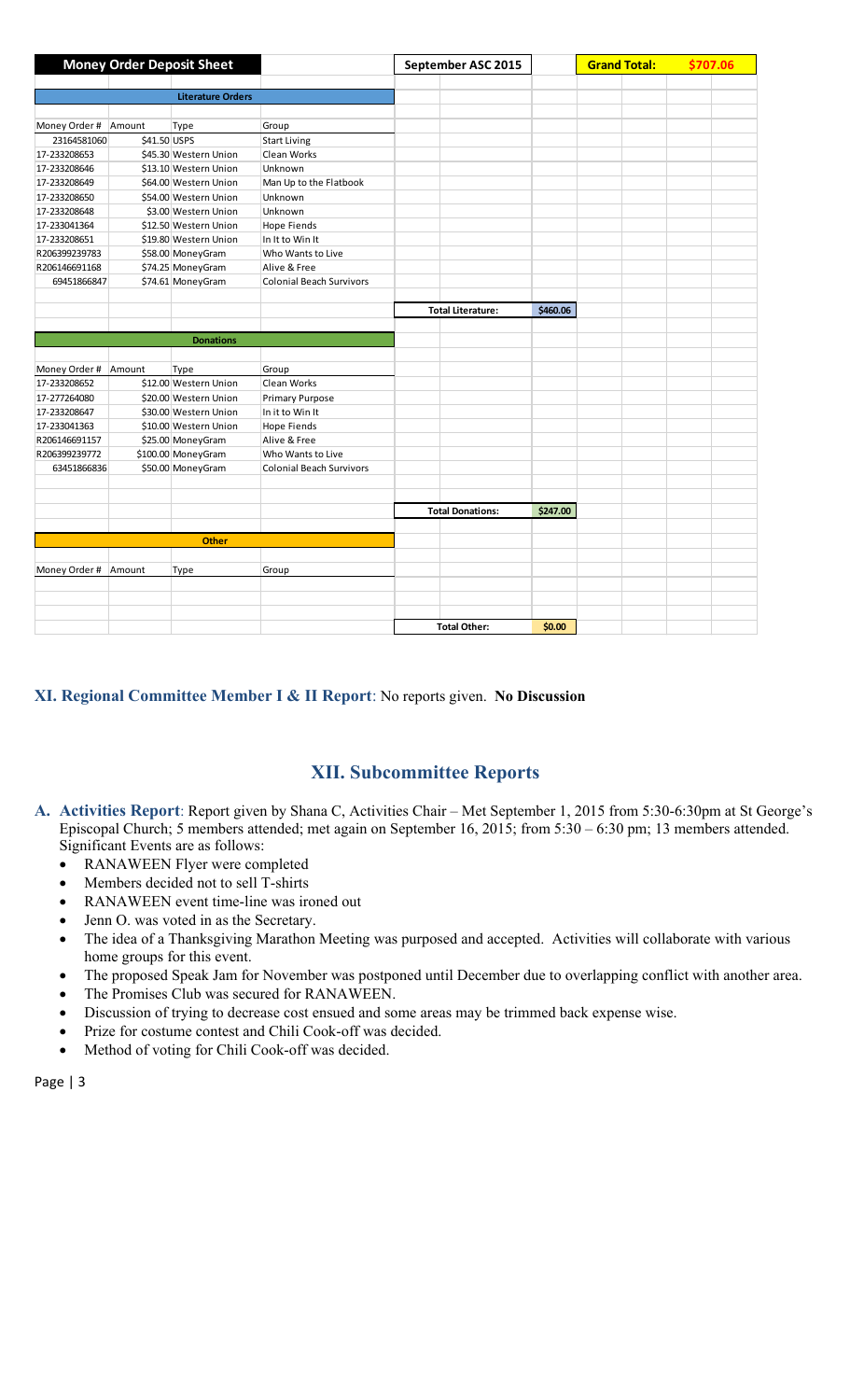- Matt J. will be the DJ
- We need candy donations.
- Group made a decision to pre-sale tickets for \$4.00.

Upcoming Activity: RANAWEEN Chili Cook-off and Trunk or Treat Friday, October 31, 2015, 6:00 pm to 10:00 pm At the Promises Club 11720 Main Street, Building 104 Fredericksburg, Virginia 22408

#### **Discussion, questions and answers followed Activities' Report.**

**B. Hospitals & Institutions (H&I) Report**: Report given by H&I Chair, Billy M. – H&I met on September 13 2015, at 5:00 pm at the Thurman Brisban Center. We voted Warren in as Panel Coordinator and we still have our Vice-Chair position open. We fulfilled all our commitments at the Sunshine Home and Boxwood Treatment Center. We are very optimistic of the future of H&I in this Area. A clear NA message is being carried into these facilities. We discussed RRJ and voted to table discussions until we get more NA members in the Area that show interest in H&I. Also, we discussed and voted to purchase literature with the remaining balance of our Budget. I am very grateful for the opportunity to serve as your H&I chairperson. **Discussion, questions, and answers followed.**

ILS, Billy M.

- **C. Literature Chair Report:** No report was given.
- **D. Public Relations (PR) Report**: No report was given.

## **XIII. Group Service Representative (GSR) Reports**

| <b>GROUP NAME</b><br>1. Primary Purpose                                                                             | <b>GSR/ALT</b>  | <b>MEETING</b><br><b>DAY/TIME</b> | # GROUP<br><b>MEMBER</b> | <b>ATTEN-</b><br><b>DANCE</b> /<br><b>NEWCOMER</b> | <b>DONATION</b> | <b>LITERTURE</b><br><b>ORDER</b> |  |
|---------------------------------------------------------------------------------------------------------------------|-----------------|-----------------------------------|--------------------------|----------------------------------------------------|-----------------|----------------------------------|--|
| 2. Set It Off                                                                                                       | Richard M./GSR  | Sun. 7 - 8:30 pm                  | 6                        | 30/2                                               | \$0.00          | \$0.00                           |  |
| Still located at the Turman Brisban Center. We are doing fine and Matt J. will be celebrating 4 years on 11/1/2015. |                 |                                   |                          |                                                    |                 |                                  |  |
| 3. Who Wants To Live                                                                                                | Victoria H./GSR | $M/F$ 12 - 1:15<br>pm             | 8                        | 100/10                                             | \$55.16         | \$108.10                         |  |
| Still located at 1019 Princess Anne St. We have no Celebrations.                                                    |                 |                                   |                          |                                                    |                 |                                  |  |
| 4. Noon Beginnings                                                                                                  |                 |                                   |                          |                                                    |                 |                                  |  |
|                                                                                                                     |                 |                                   |                          |                                                    |                 |                                  |  |
| <b>5. Final Surrender</b>                                                                                           |                 |                                   |                          |                                                    |                 |                                  |  |
|                                                                                                                     |                 |                                   |                          |                                                    |                 |                                  |  |
|                                                                                                                     |                 | Mon. 7 - 8:30                     |                          |                                                    |                 |                                  |  |
| 6. In It To Win It<br>$\overline{ }$                                                                                | Andrea L./GRS   | pm                                | $8 - 10$                 | $40 - 50/5$                                        | \$30.00         | \$37.00                          |  |

GSR reports called by Secretary to be read to body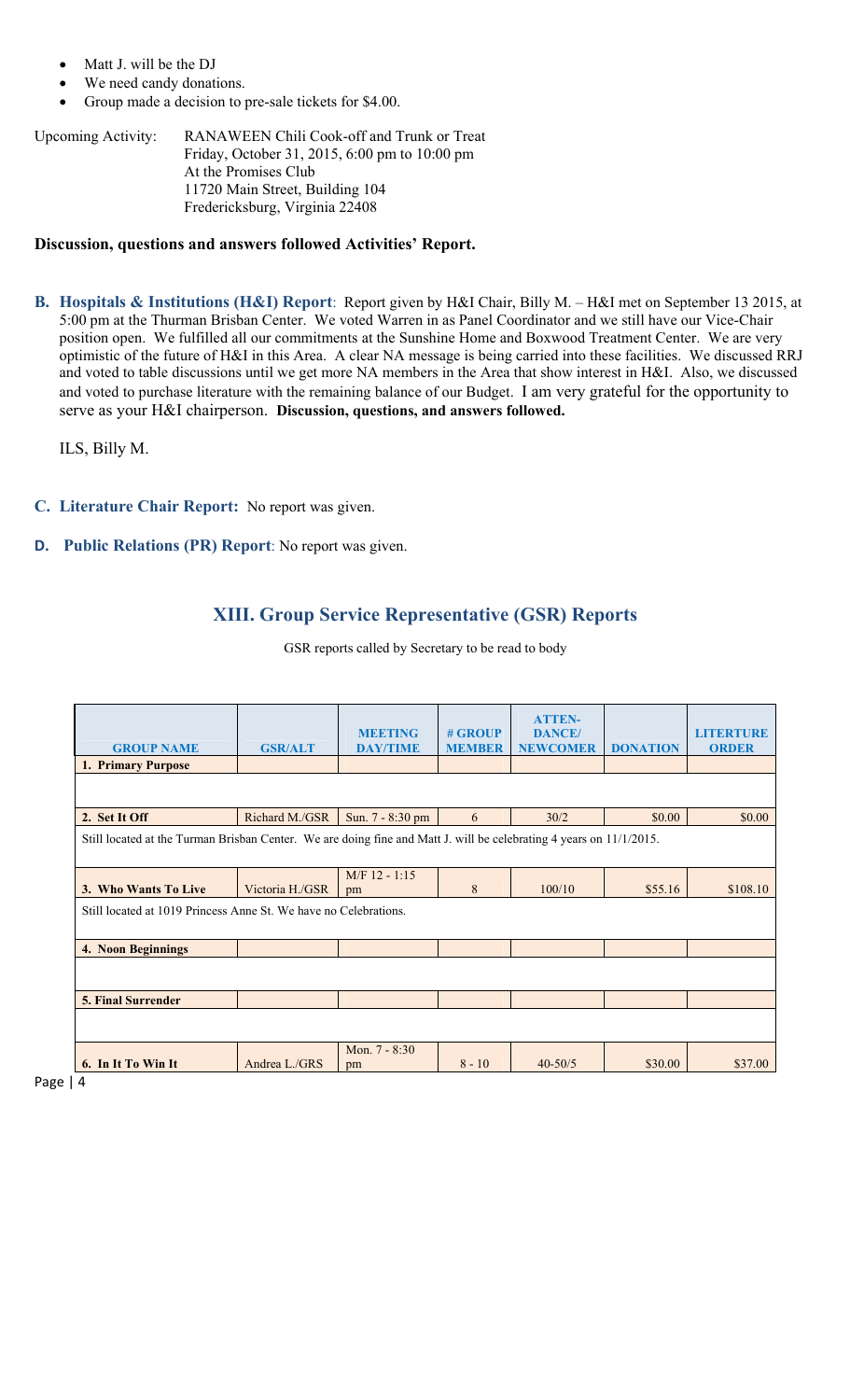| We are located at 308 Hanover St. We are doing well. Gen O. will be celebrating 1 year on 10/12/2015.                                                                                                                                                              |                           |                   |    |             |         |         |  |  |
|--------------------------------------------------------------------------------------------------------------------------------------------------------------------------------------------------------------------------------------------------------------------|---------------------------|-------------------|----|-------------|---------|---------|--|--|
| 7. Hope Fiends                                                                                                                                                                                                                                                     | Sarah M./GSR              | Tue. 7 - 8:30 pm  | 5  | $25 - 30/2$ | \$0.00  | \$32.00 |  |  |
| We're still meeting at 302 Colonial Ave. Group is doing well and is talking about moving back downtown to the old<br>location.                                                                                                                                     |                           |                   |    |             |         |         |  |  |
|                                                                                                                                                                                                                                                                    |                           | Tue. 7:30-8:30    |    |             |         |         |  |  |
| 8. Standing By Recovery                                                                                                                                                                                                                                            | Donna D./GSR              | pm                |    | 10/2        | \$20.00 | \$17.00 |  |  |
| Located 207 Garrison Woods Dr. Stafford. Katelyn will be celebrating 1 year 10/20/15 at 7:30 pm.                                                                                                                                                                   |                           |                   |    |             |         |         |  |  |
| 9. New Beginnings of<br><b>Colonial Beach</b>                                                                                                                                                                                                                      | Erin B./GSR               | Tue. 6 - 7:00 pm  | 6  | $7 - 10$    | \$0.00  | \$0.00  |  |  |
| Still located at 2179 Stoney Knoll, Colonial Bch. We have nothing to report.                                                                                                                                                                                       |                           |                   |    |             |         |         |  |  |
| 10. Rush Hour                                                                                                                                                                                                                                                      |                           |                   |    |             |         |         |  |  |
|                                                                                                                                                                                                                                                                    |                           |                   |    |             |         |         |  |  |
| 11. Clean Works                                                                                                                                                                                                                                                    |                           |                   |    |             |         |         |  |  |
|                                                                                                                                                                                                                                                                    |                           |                   |    |             |         |         |  |  |
| <b>12. Start Living Group</b>                                                                                                                                                                                                                                      | Dawn L./Alt<br><b>GSR</b> | Thu. 7 - 8:00 pm  | 10 | 20/0        | \$60.75 | \$32.75 |  |  |
| 10/22 Dave H. 30 years!! Whaa?? None in November, but December will be hot! Still located 80631 Ladysmith Road                                                                                                                                                     |                           |                   |    |             |         |         |  |  |
| 13. Man-up to the Flatbook                                                                                                                                                                                                                                         | Tony S./GSR               | Thu. 7 - 8:30 pm  | 5  | $13 - 17/2$ | \$0.00  | \$0.00  |  |  |
| We doing find and still located at 302 Colonial Ave.                                                                                                                                                                                                               |                           |                   |    |             |         |         |  |  |
| <b>14. Colonial Beach</b><br><b>Survivors Groups</b>                                                                                                                                                                                                               | James D./GSR              | Fri. 7 - 7:00 pm  | 9  | $7/1 - 2$   | \$0.00  | \$0.00  |  |  |
| Group is still located 10 Garfield Ave, Colonial Bch. Group attendance continues to remain steady but consists primarily of group<br>members. Newcomer attendance remains low and is a group concern at this time.                                                 |                           |                   |    |             |         |         |  |  |
| 15. New Beginnings                                                                                                                                                                                                                                                 | Darrell C./Rep            |                   |    |             |         |         |  |  |
| We have nothing to report.                                                                                                                                                                                                                                         |                           |                   |    |             |         |         |  |  |
| <b>16. Clean and Serene</b>                                                                                                                                                                                                                                        |                           |                   |    |             |         |         |  |  |
|                                                                                                                                                                                                                                                                    |                           |                   |    |             |         |         |  |  |
| 17. Experience, Strength,<br>and Hope                                                                                                                                                                                                                              |                           |                   |    |             |         |         |  |  |
|                                                                                                                                                                                                                                                                    |                           |                   |    |             |         |         |  |  |
| 18. Saturday Night Live/<br><b>Freedom From Bondage</b>                                                                                                                                                                                                            | Kevin S./GSR              | Sat 10p - ?/Thur. | 6  | 18/2        | \$49.54 | \$0.00  |  |  |
| Benjie will be celebrating 1 year, 11/5/2015. Our Group Conscious decided to combine resources and membership of our Thursday<br>Night Freedom From Bondage group and Saturday Night Live into one home group. We will take responsibility for both meeting times. |                           |                   |    |             |         |         |  |  |
| 19. Alive and Free                                                                                                                                                                                                                                                 | Jon F./GSR                | Fri. 7 - 8L00 pm  | 5  | 10/2        | \$0.00  | \$0.00  |  |  |
| Located 501 Sunset Land Culpeper. Both meetings are doing well. Service positions are available. Two home group member<br>celebrated last month.                                                                                                                   |                           |                   |    |             |         |         |  |  |

# **10 Minute Break - back at 4:42 pm – 4:53 pm**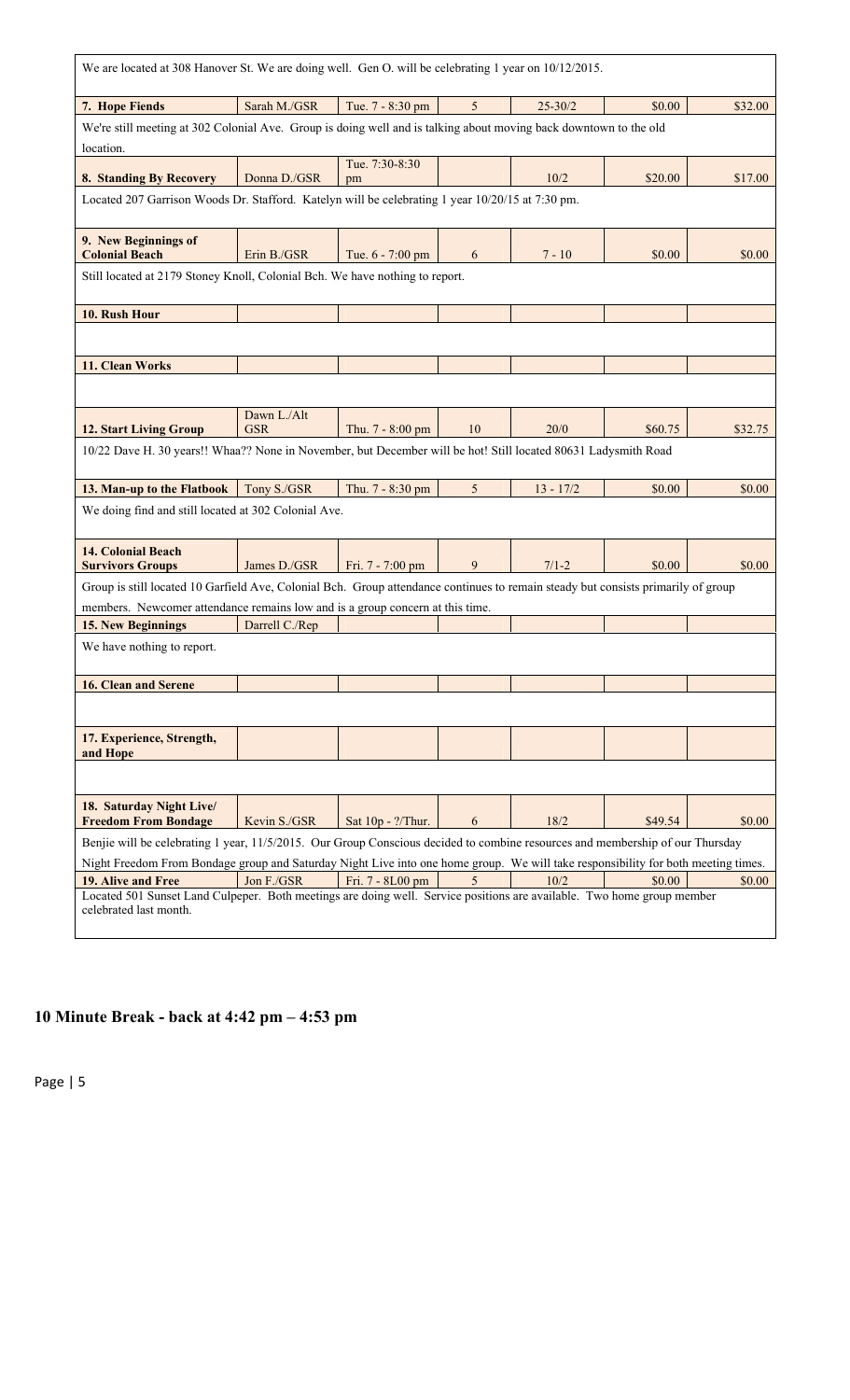#### **XIV. 2nd Quorum Legend: P = Present A = Absent**

| 2 <sup>st</sup> QUORUM CALL -Must 4 per Bylaws |    |  |  |  |  |
|------------------------------------------------|----|--|--|--|--|
| Group Represented                              | 17 |  |  |  |  |
| <b>Procedural Votes</b>                        | 17 |  |  |  |  |
|                                                |    |  |  |  |  |

| <b>GROUP NAME</b>                      | $\mathbf{A}$   | S            | $\Omega$       | <b>NAME</b> | <b>POSTION</b> |
|----------------------------------------|----------------|--------------|----------------|-------------|----------------|
| 1. Primary Purpose                     | A              | p*           | A              |             |                |
| 2. Set It Off                          | P              | $\mathsf{A}$ | P              | Richard M.  | <b>GSR</b>     |
| 3. Who Wants to<br>Live                | $\mathbf{p}$   | P            | P              | Victoria H. | <b>GSR</b>     |
| 4. Noon Beginnings                     | $\overline{A}$ | A            | $\overline{A}$ |             |                |
| 5. Final Surrender                     | $\mathsf{A}$   | A            | $\overline{A}$ |             |                |
| 6. In It To Win It                     | p*             | P            | P              | Andrea L.   | GSR            |
| 7. Hope Fiends                         | P              | P            | P              | Sarah M.    | <b>GSR</b>     |
| 8. Standing By<br>Recovery             | A              | $\mathsf{A}$ | P              | Donna D.    | <b>GSR</b>     |
| 9. New Beginnings<br>Of Colonial Beach | P              | A            | P              | Erin B.     | GSR            |
| 10. Rush Hour                          | A              | $\mathbf{p}$ | $\overline{A}$ |             |                |
| 11. Clean Works                        | p*             | P            | $\overline{A}$ |             |                |
| 12. Start Living                       | P              | P            | P              | Dawn L.     | Alt/GSR        |
| 13. Man Up to the<br>Flatbook          | p*             | P            | p*             | Tony S.     | <b>GSR</b>     |
| 14. Freedom from<br>Bondage            | A              | $\mathsf{A}$ |                | NA          |                |
| 15. Colonial Beach<br>Survivors Group  | P              | P            | P              | James D     | GSR            |
| 16. New Beginnings                     | P              | P            | P              | Darrell C.  | Rep            |
| 17. Clean & Serene                     | $\mathsf{A}$   | A            | $\overline{A}$ |             |                |
| 18. Experience,<br>Strength & Hope     | A              | P            | A              |             |                |
| 19. Saturday Night<br>Live             | P              | A            | P              | Kevin S.    | <b>GSR</b>     |
| 20. Alive and Free                     | A              | P            | P              | John F.     | <b>GSR</b>     |

# **XV. Old Business**

# **No Old Business To Address**

# **XVI. Open Sharing Session**

#### **REMEMBER**: Budget Meetings:

- Wednesday October  $7<sup>th</sup>$  @ 6:30pm Wegman's
- Tuesday October  $13<sup>th</sup>$  @ 6:30 pm Wegman's
- Sunday October  $18<sup>th</sup>$  ( $\overline{a}$ ) 12:00 pm Wegman's
- Monday October  $26<sup>th</sup>$  @ 6:30pm Wegman's